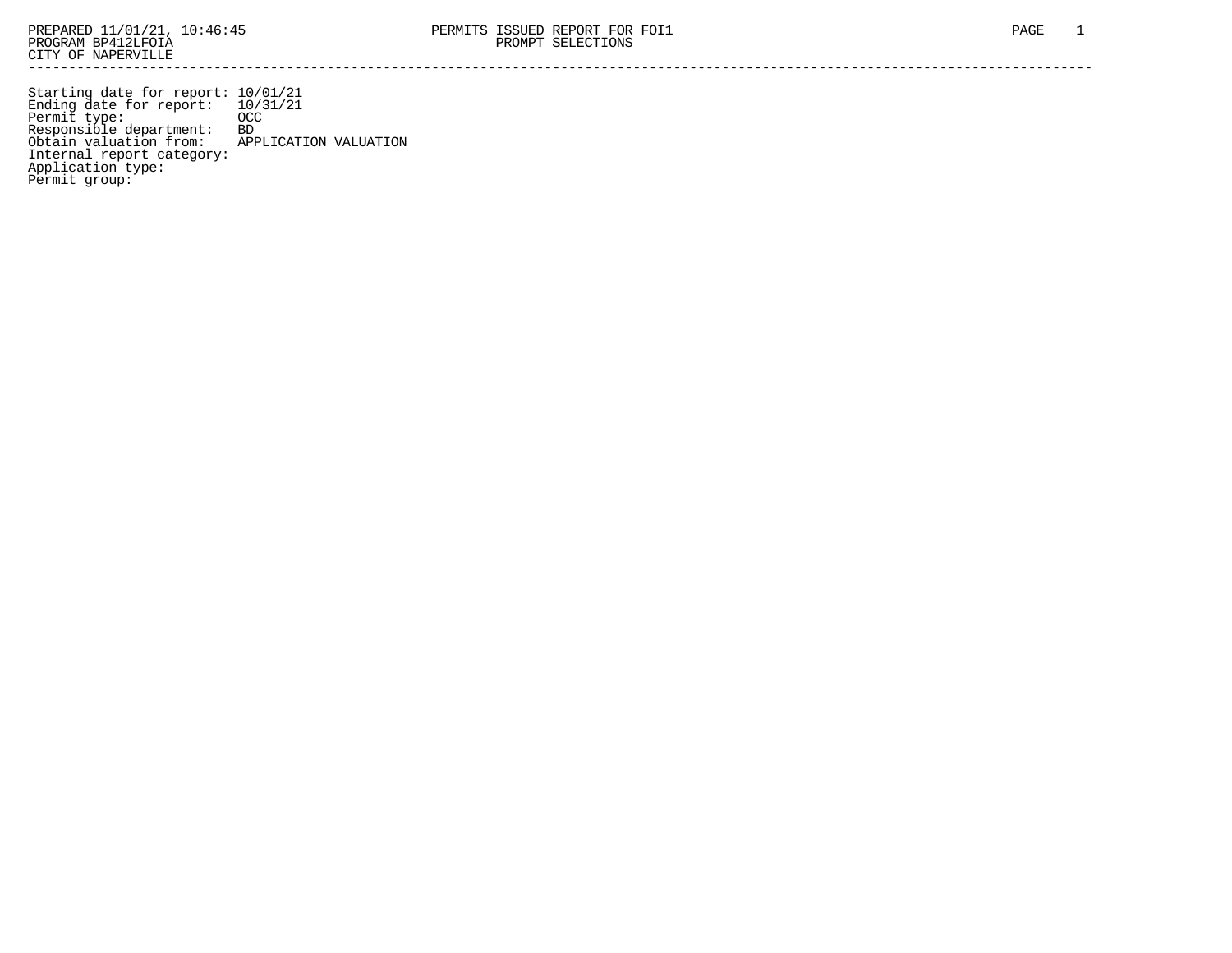## PREPARED 11/01/21, 10:46:45 PERMITS ISSUED REPORT PAGE 1 PROGRAM BP412LFOI1 10/01/21 THRU 10/31/21 CITY OF NAPERVILLE **Example 20** CITY OF NAPERVILLE PERMIT TYPE - OCC OCC INSPECT. PERMIT COM/RST

| - VVV<br>OCC INDITION: INNIII COMPO<br>OBTAINED VALUATION FROM APPLICATION VALUATION                                                                                                                                                                                                                                                                                                                                                              |                                           |  |  |  |
|---------------------------------------------------------------------------------------------------------------------------------------------------------------------------------------------------------------------------------------------------------------------------------------------------------------------------------------------------------------------------------------------------------------------------------------------------|-------------------------------------------|--|--|--|
| APPLICATION APPLICATION TYPE AND DESCRIPTION                                                                                                                                                                                                                                                                                                                                                                                                      |                                           |  |  |  |
| 21-00003058 OCCI OCCUPANCY INSPECTION                                                                                                                                                                                                                                                                                                                                                                                                             | 1811 HIGH GROVE LN 139                    |  |  |  |
| $\frac{---------}{7/06/21}$<br>Contractor #:                                                                                                                                                                                                                                                                                                                                                                                                      |                                           |  |  |  |
|                                                                                                                                                                                                                                                                                                                                                                                                                                                   |                                           |  |  |  |
| 21-00003148 OCCI OCCUPANCY INSPECTION                                                                                                                                                                                                                                                                                                                                                                                                             | 1811 HIGH GROVE LN 239                    |  |  |  |
| $\frac{---------}{7/09/21}$<br>Contractor #:                                                                                                                                                                                                                                                                                                                                                                                                      | D-0715102012000 N1157-64 0WNER/CONTRACTOR |  |  |  |
| $\begin{tabular}{lllllll} \textbf{STRUCTURE} & $\color{red}000$ & $\color{red}000$ & $\color{red}PREMIERCARE$ & $\color{red}CONSLITING$, & LLC & $\color{red}ISSUE$ & }\color{red}DATE & $\color{red}SUBCONTRACTOR(S)$ & $\color{red}PERMIT$ & $\color{red}TSPCHI$ & $\color{red}000$ & $\color{red}OCC$ & $\color{red}1009/21$ & $\color{red}0009/21$ & $\color{red}0009/21$ & $\color{red}0009/21$ & $\color{red}0009/21$ & $\color{red}0009/2$ |                                           |  |  |  |
| 21-00004426 OCCI OCCUPANCY INSPECTION                                                                                                                                                                                                                                                                                                                                                                                                             | 1100 E WARRENVILLE RD 400                 |  |  |  |
| 9/22/21<br>Contractor #:                                                                                                                                                                                                                                                                                                                                                                                                                          |                                           |  |  |  |
| ------------                                                                                                                                                                                                                                                                                                                                                                                                                                      |                                           |  |  |  |
| 21-00004484 OCCI OCCUPANCY INSPECTION                                                                                                                                                                                                                                                                                                                                                                                                             | 1021 W OGDEN AV                           |  |  |  |
| $--------$ 9/24/21<br>Contractor #:                                                                                                                                                                                                                                                                                                                                                                                                               |                                           |  |  |  |
| ------------                                                                                                                                                                                                                                                                                                                                                                                                                                      |                                           |  |  |  |
| 21-00004485 OCCI OCCUPANCY INSPECTION                                                                                                                                                                                                                                                                                                                                                                                                             | 1163 E OGDEN AV 630                       |  |  |  |
| $--------$ 9/24/21<br>Contractor #:                                                                                                                                                                                                                                                                                                                                                                                                               | D-08081020120000 - OWNER/CONTRACTOR       |  |  |  |
| $\begin{array}{cccc} \texttt{STRUCTURE} & - & 000 & 000 & \texttt{TAMA} & \texttt{LACROSSE} \\ \texttt{PERMIT} & \texttt{OCC} & 00 & \texttt{OCC} & \texttt{INSPECT} & \texttt{PERMIT} & \texttt{COM/RST} \\ \end{array} \qquad \begin{array}{cccc} \texttt{ISSUE} & \texttt{DATE} \\ \texttt{10/01/21} \end{array} \qquad \begin{array}{cccc} \texttt{SUBCONTRACTOR(S)} \end{array}$                                                             |                                           |  |  |  |
| 21-00004575 OCCI OCCUPANCY INSPECTION                                                                                                                                                                                                                                                                                                                                                                                                             | 1550 N ROUTE 59 140                       |  |  |  |
| $\frac{1}{2}$ -----------<br>Contractor #: 9/30/21                                                                                                                                                                                                                                                                                                                                                                                                | D-07101080230000N268 -34 0WNER/CONTRACTOR |  |  |  |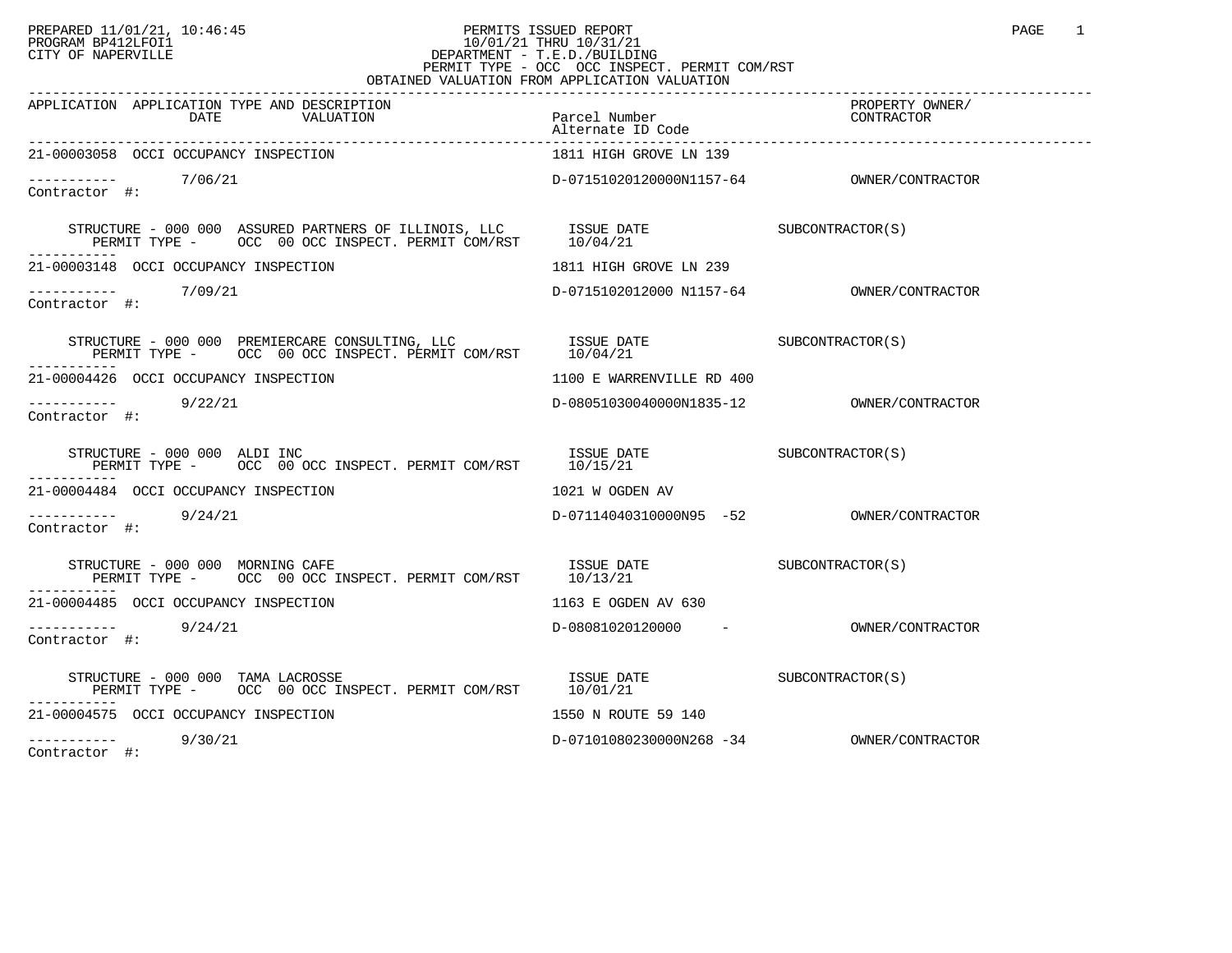## PREPARED 11/01/21, 10:46:45 PERMITS ISSUED REPORT PAGE 2 PROGRAM BP412LFOI1 10/01/21 THRU 10/31/21 CITY OF NAPERVILLE **Example 20** CITY OF NAPERVILLE PERMIT TYPE - OCC OCC INSPECT. PERMIT COM/RST

| OBTAINED VALUATION FROM APPLICATION VALUATION                                                                                                                      |                                                         |                               |  |  |
|--------------------------------------------------------------------------------------------------------------------------------------------------------------------|---------------------------------------------------------|-------------------------------|--|--|
| APPLICATION APPLICATION TYPE AND DESCRIPTION<br>DATE<br>VALUATION                                                                                                  | Parcel Number<br>Alternate ID Code<br>Alternate ID Code | PROPERTY OWNER/<br>CONTRACTOR |  |  |
| 21-00004575 (CONTINUED)<br>-----------                                                                                                                             |                                                         |                               |  |  |
|                                                                                                                                                                    |                                                         |                               |  |  |
| 21-00004591 OCCI OCCUPANCY INSPECTION                                                                                                                              | 2936 SHOWPLACE DR 116                                   |                               |  |  |
| Contractor #:                                                                                                                                                      |                                                         |                               |  |  |
|                                                                                                                                                                    |                                                         |                               |  |  |
| 21-00004593 OCCI OCCUPANCY INSPECTION                                                                                                                              | 3340 LACROSSE LN 105                                    |                               |  |  |
| Contractor #:                                                                                                                                                      |                                                         |                               |  |  |
|                                                                                                                                                                    |                                                         |                               |  |  |
| 21-00004595 OCCI OCCUPANCY INSPECTION                                                                                                                              | 300 E OGDEN AV 304                                      |                               |  |  |
| $--------$ 10/01/21<br>Contractor #:                                                                                                                               |                                                         |                               |  |  |
|                                                                                                                                                                    |                                                         |                               |  |  |
| 21-00004739 OCCI OCCUPANCY INSPECTION                                                                                                                              | 3340 LACROSSE LN 112                                    |                               |  |  |
| -----------    10/08/21<br>Contractor #:                                                                                                                           |                                                         |                               |  |  |
| STRUCTURE – 000 000 LUSH LASER & AESTHETICS $$\tt{ISSUE}$ DATE $$\tt{SUBCONTRACTOR}(S)$ PERMIT TYPE – $$\tt{OCC}$ 00 OCC INSPECT. PERMIT COM/RST $$\tt{10/26/21}$$ |                                                         |                               |  |  |
| 21-00004740 OCCI OCCUPANCY INSPECTION                                                                                                                              | 1603 NORTH AURORA RD 109                                |                               |  |  |
| -----------    10/08/21<br>Contractor #:                                                                                                                           |                                                         |                               |  |  |
| STRUCTURE - 000 000 COVID EXPRESS CARE<br>RUCTURE - 000 000 COVID EXPRESS CARE<br>PERMIT TYPE - OCC 00 OCC INSPECT. PERMIT COM/RST 10/18/21                        |                                                         | SUBCONTRACTOR(S)              |  |  |